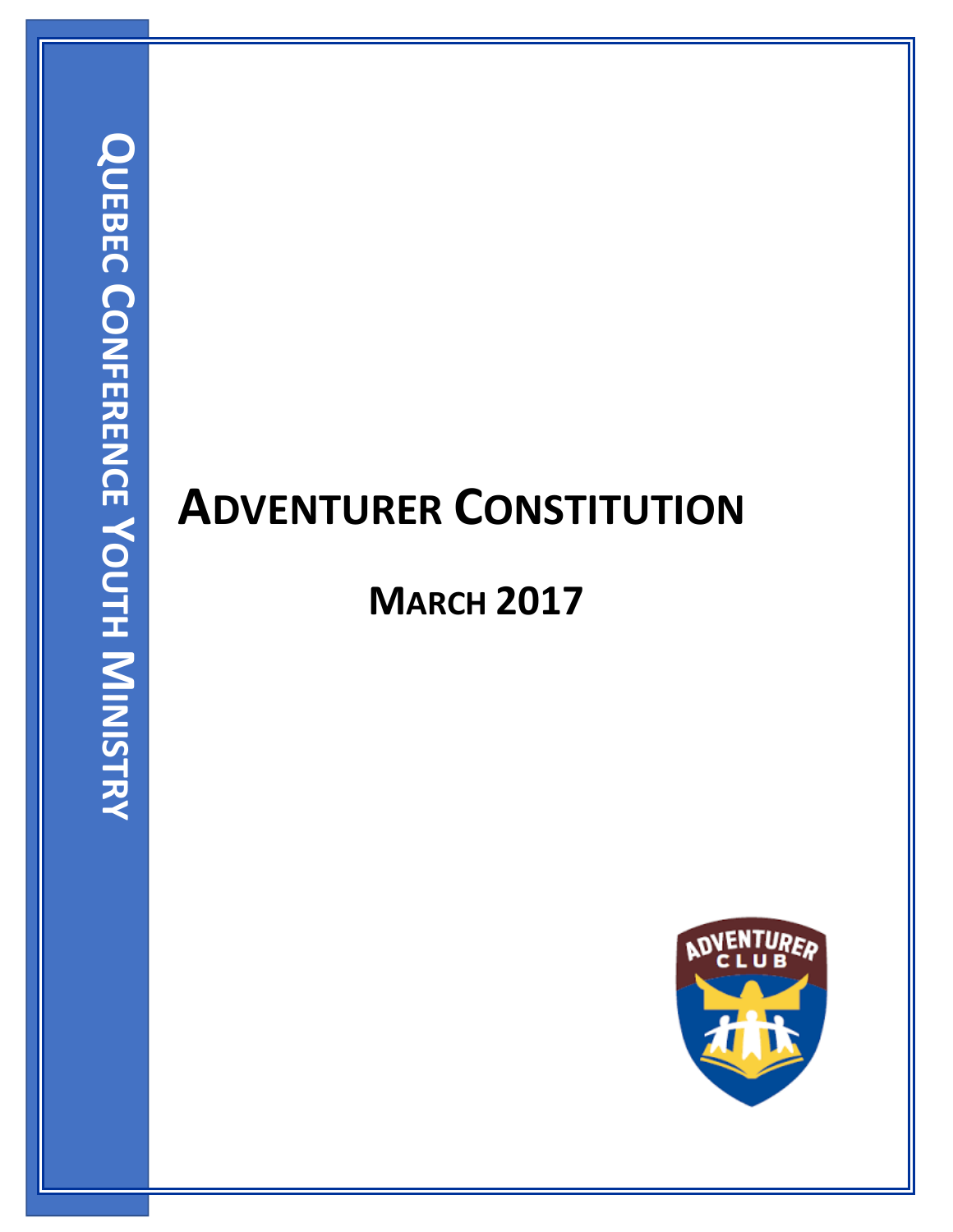## **QUEBEC CONFERENCE**

### **ADVENTURER CONSTITUTION**

**March 2017**

#### I**. Authority and Relationship**

The "Quebec Adventurer" is part of, and subject to, the leadership of the Quebec Conference of Seventh‐day Adventists. Our purpose is to organize and coordinate Adventurer activities in the Quebec Conference.

#### II. Goals of the Quebec Conference Adventurer Organization are to:

- A. Serve its constituency, clubs, and churches.
- B. Work for the salvation of each individual Adventurer.
- C. Provide opportunities for the Adventurer and his/her parent/parents to further develop a trusting, caring relationship, which will be based on love.
- D. Train Adventurers for missionary service and witnessing.
- E. Help Adventurers to understand that the church loves, appreciates, needs, and cares for them.
- F. Help Adventurers to develop an appreciation for nature and a concern for the environment.
- G. Assist Adventurers to develop a balanced physical, mental, social, and spiritual life.

#### III. Conference Adventurer Director

- A. The Conference Adventurer Director is accountable to the Conference Youth Director, Conference Associate Youth Director, and the Conference Administration.
- B. Duties are as follows:
	- 1. At all Adventurer Council Meetings, he/she:
		- a. Serves as chairperson
		- b. Votes only to break a tie.
		- c. Has the right to veto should, where possible, be made at the time the proposal is voted. Reasons for vetoes need to be clearly stated and understood by members, who may challenge a veto with a two-thirds vote. If veto is challenged, the issue shall be presented to the Council; if unresolved, taken to the Conference Administration for final resolution).
	- 2. Sends necessary Adventurer materials and information to the Council Members, Area Coordinators, and appropriate church leaders.
	- 3. Any unfinished urgent business prior to a scheduled program can be immediately planned and activated by the Conference Adventurer Director in consultation with Conference Youth Director, and two more Area Coordinators.
- C. The Selection of the Conference Adventurer Director shall be concurrent with the Conference Youth Ministries Director (a four year term), as specified by the Constitution of the Seventh‐day Adventists. With a maximum of two consecutive terms, if reelected.
- D. The Conference Youth Director selects the Conference Adventurer Director. The Director qualifications are as follows:

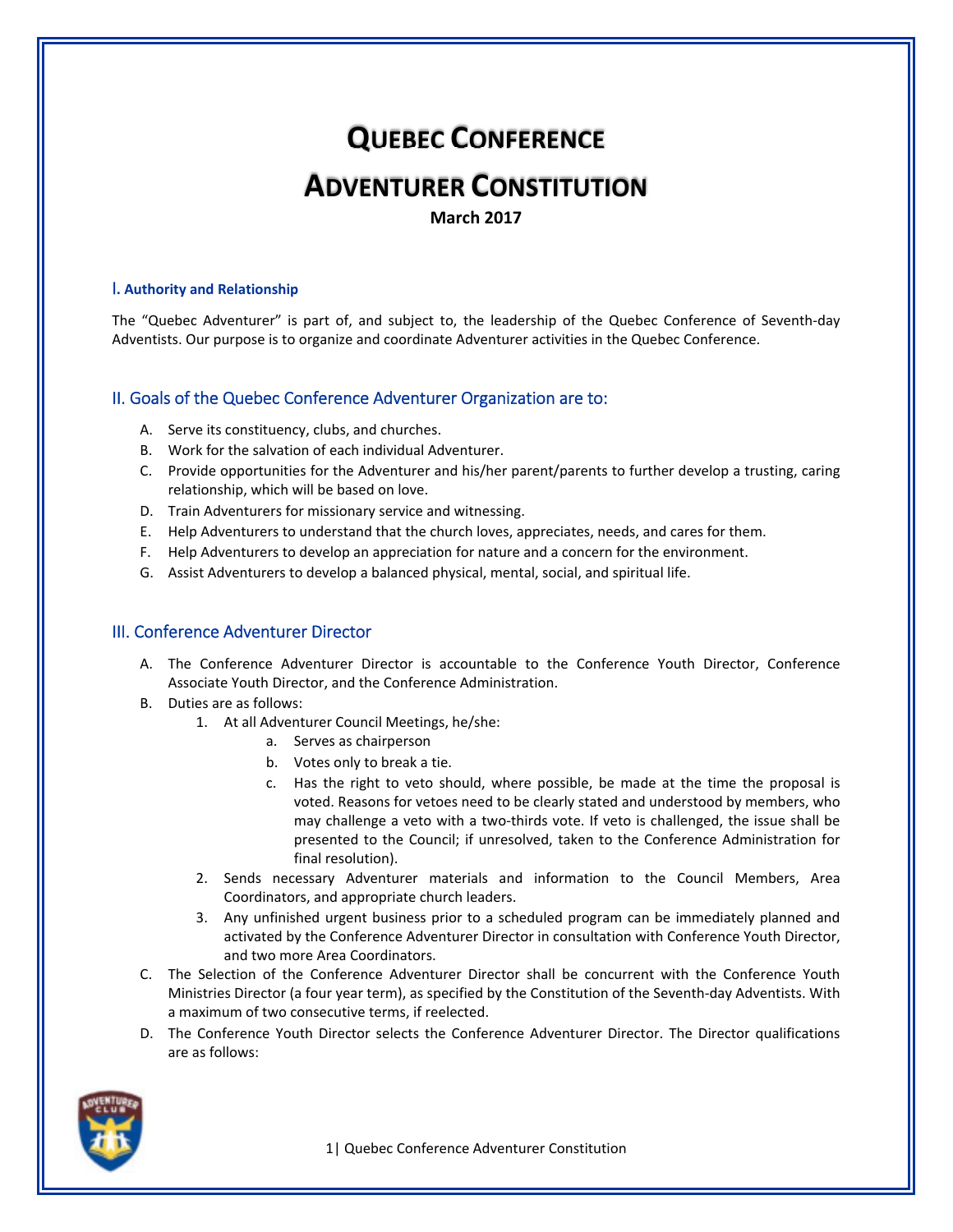- 1. Have a keen interest in and appreciation for Adventurer Ministries.
- 2. Have at least five years of Adventurer leadership experience.
- 3. 3. Have church leadership experience.
- 4. 4. Be a Certified Master Guide or have completed the Adventurer Leadership Growth.
- E. E. In the event the Conference Adventurer Director is no longer able to carry on his/her duties; the Adventurer Council will be actively involved in the recommendation and placement of the new Conference Adventurer Director.

#### IV. Conference Adventurer Associate Director

- A. The Conference Adventurer Associate Director is accountable to the Conference Adventurer Director and to the Adventurer Council.
- B. Duties are as follows:
	- 1. At all Adventurer Council Meetings serve as chairperson in the absence of the Conference Adventurer Director.
	- 2. Assist in the planning and implementation of the programs.
	- 3. Serve as a resource person to the Adventurer Area Coordinators and Adventurer Directors across the Quebec Conference.
- C. The term of service of the Quebec Conference Adventurer Associate Director shall be four (4) years. With a maximum of two consecutive terms, if reelected.
- D. The Quebec Conference Associate Adventurer Director shall be appointed by the Conference Adventurer Director. The Associate Director needs to:
	- 1. Have a keen interest in and appreciation for Adventurer Ministries.
	- 2. Have church leadership experience.
	- 3. Be a Certified Master Guide

#### V. Area Coordinators and Associate Area Coordinators

- A. Area Coordinators are accountable to the Conference Adventurer Director, Conference Youth Director, to the members of the Conference Adventurer Council, and of service to their Area Adventurer clubs, and churches.
- B. Area Coordinator's duties are as follows:
	- 1. Work in nurturing of existing clubs, planning new clubs, and to assist and help club directors at camp.
	- 2. Have quarterly Director's Meetings in his/her area with additional meeting as necessary.
	- 3. Communicate regularly with all local clubs in his/her area for the purpose of:
		- a. Organizing and coordinating area activities.
		- b. Understanding the local club program.
		- c. Understanding local clubs' needs and challenges.
		- d. Training leaders (strongly recommended that we conduct 10 hours Adventurer Empowering Training in their area at least once a year).
	- 4. Report monthly to the Conference Adventurer Director.
	- 5. Support all church activities for the Adventurer age group, including Adventurer Induction, Investitures, Blessing Service, Adventurer Sabbath, and Inspection.
- C. Area Coordinators serve a four‐year term, with a maximum of two consecutive terms, if reelected.
	- 1. Reelections are based on Conference's yearly evaluation.

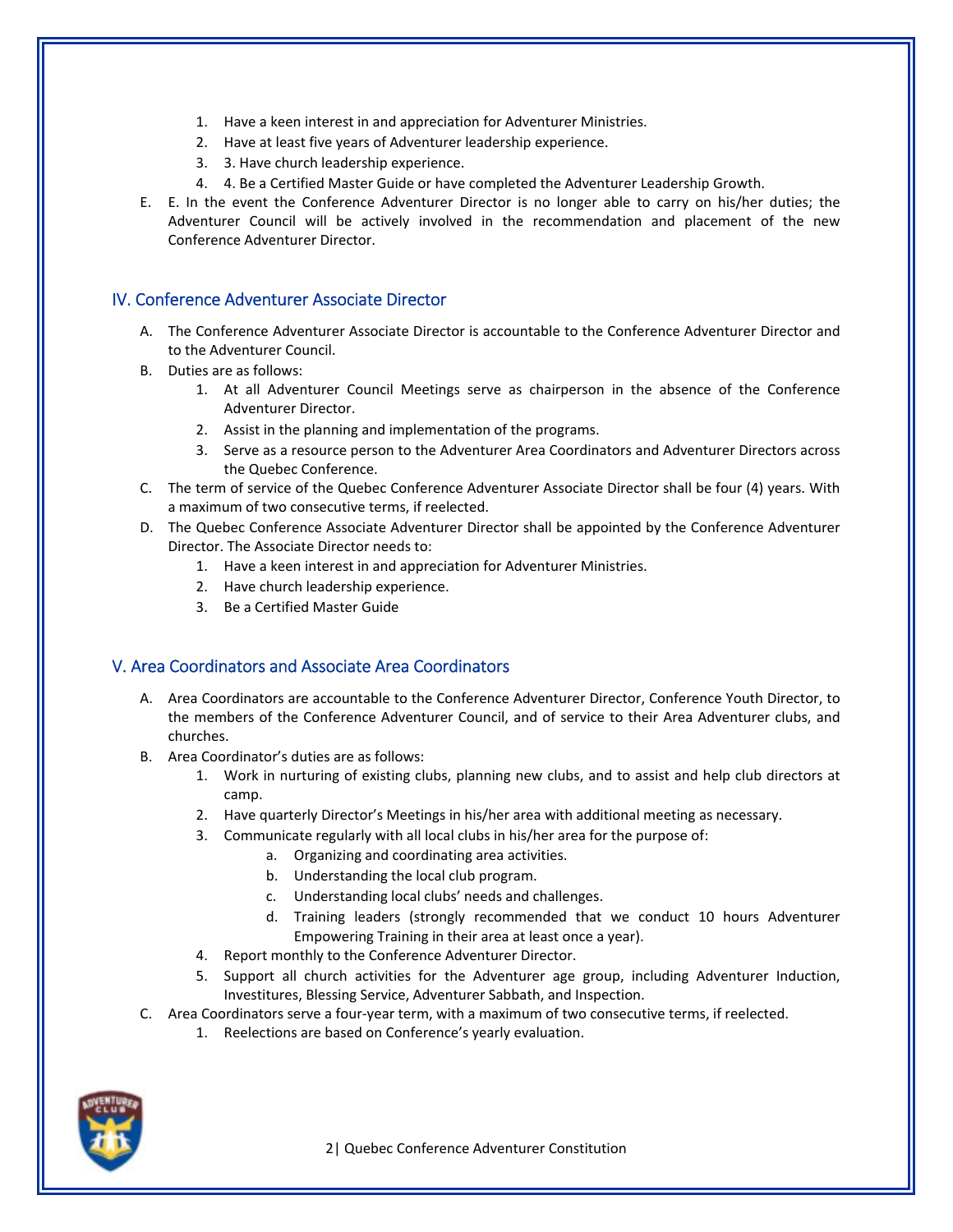- 2. On the event of a resignation, the vacant position will be nominated by Conference Youth Director Recommendation, Area coordinator recommendation, or by a called Area Adventurer Directors Meeting.
- D. Area Coordinators are considered by:
	- 1. Must be a Certified Master Guide
	- 2. Shall have at least one (1) year experience as an Associate Area Coordinator.
	- 3. Have at least three years of administrative responsibilities as Adventurer Director or Associate Director.
	- 4. Not hold office in a local Adventurer, Pathfinder, or Master Guide Club. (Office being Director, Associate Director, or Instructor.)
	- 5. Live in area he or she is serving.
	- 6. The new Area Coordinator will work with the current Area Coordinator until April  $1<sup>st</sup>$ , at which time the new Area Coordinator officially takes office.
- E. At least one Associate Area Coordinator serves in each area, and as the need arises other Associate Area Coordinator will be added to the Area in consultation with the Conference Adventurer Director.

Associate Area Coordinators are chosen as follows:

- 1. At the Annual Empower Leadership Training (whether is Conference or Area wide), the Adventurer Directors of area clubs will nominate individual /individuals for Associate Area Coordinators. These names will be given to the Conference Adventurer Director who, in consultation with the Conference Youth Director, will select a new Associate Area Coordinator and announce his/her name in the next email.
	- a. Have at least three years of administrative responsibilities as Adventurer Director or Associate Director.
	- b. It is strongly recommended, if Associate Area Coordinator is not a Master Guide, they currently be working on obtaining.
- 2. It is recommended that one of the area staff be Caucasian, one Hispanic, and one any other race.
- 3. It is recommended that at least one of the area staff be bilingual.
- 4. Associate Area Coordinators are accountable to the Area Coordinator, the Conference Adventurer Director, the Conference Youth Director, and the Conference Adventurer Council. They are of service to the Local Adventurer Clubs.
- 5. Associate Area Coordinators assist the Area Coordinators in all their responsibilities.
- 6. Associate Area Coordinators serve a term concurrent with Area Coordinator.

#### VI. Adventurer Outdoor Coordinator

- A. Adventurer Outdoor Coordinators are accountable to the Conference Adventurer Director, Conference Youth Director, and to the members of the Conference Adventurer Council.
- B. Adventurer Outdoor Coordinator responsibilities are:
	- 1. Plan and oversee AFC set‐up and take‐down
		- 2. Plan and oversee AFC layout
		- 3. Oversee and coordinate AFC facilities
- C. Adventurer Outdoor Coordinators are considered by:
	- 1. Have a keen interest in and appreciation for Adventurer Ministries.
	- 2. Must exhibit a positive attitude, enthusiasm, and passion for work in Outdoor settings!
	- 3. Have church leadership experience.
	- 4. It is strongly recommended, if Outdoor Coordinator is not a Master Guide, he/she currently be working on obtaining

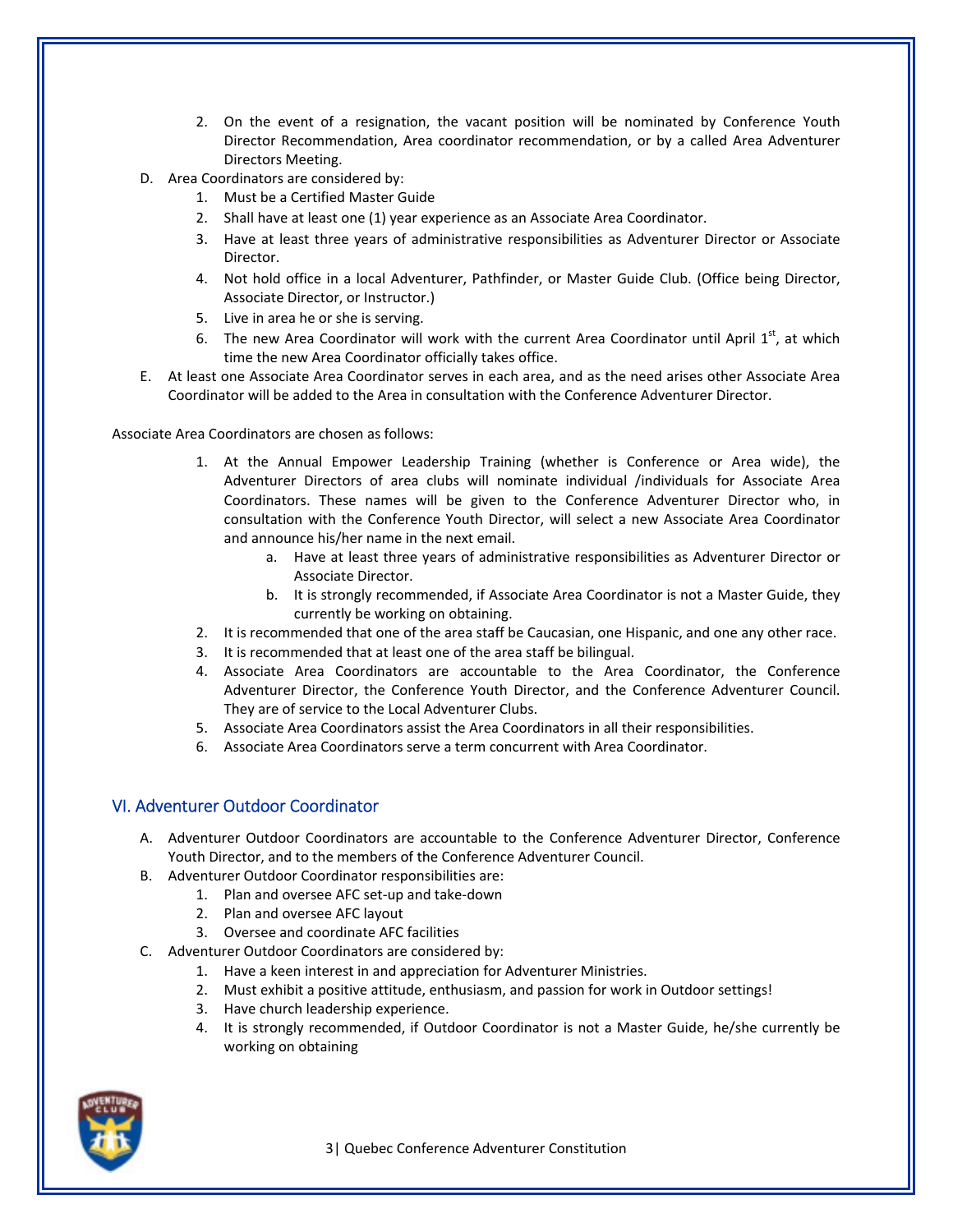D. At the Annual Club Council in January the Adventurer Coordinators will nominate and vote‐in individual /individuals for Outdoor Coordinator(s) willing to serve for four year. With a maximum of two consecutive terms, if reelected.

#### VII. Bible Adventure Coordinator

- A. Bible Adventure Coordinator is accountable to the Conference Adventurer Director and Conference Youth **Director**
- B. The Bible Adventure Coordinator responsibilities are:
	- 1. To oversee organization of all area levels as well as the conference level of the program, from registration through completion.
	- 2. Conference level coordinator will most likely oversee all area levels as well as the conference level.
	- 3. To arrange for the needed personnel in a timely manner.
	- 4. To arrange for the meeting venue.
	- 5. To write the questions and answers for the testing in consultation with the Adventurer Director and Youth Director.
- C. Bible Adventure Coordinator serves a four‐year term of service. With a maximum of two consecutive terms, if reelected.
- D. Bible Adventure Coordinator is considered by:
	- 1. Have a keen interest in and appreciation for Adventurer Ministries.
	- 2. Have church leadership experience.
	- 3. Be a Certified Master Guide
- E. The Bible Adventure Coordinator is selected by the Conference Adventurer Director, in consultation with the Conference Youth Director.

#### VIII. Medical Coordinator

- A. Medical Coordinator is responsible for the care of ill or injured campers and staff and related administrative duties.
- B. The Medical Coordinator must be prepared to collaborate with camp administrators to implement policies that reduce the risk of injury or illness.
- C. Medical Coordinator is considered by the following:
	- 1. Has a genuine interest in being at camp.
	- 2. Enjoys the type of people for whom he/she provide care for.
	- 3. Likes being part of a team.
	- 4. Medical Coordinator working for AFC must have a valid license in the state of Quebec.
- D. Medical Coordinator responsibilities are as follows:
	- 1. The camp First Aid Station is available 24 hours a day, during AFC. Council members may suggest names for one extra nurse to rotate responsibilities.
	- 2. Dispense over-the-counter medications as appropriate
	- 3. Assess campers and staff who are ill or injured and determine if further medical attention is needed.
	- 4. Assist in stabilizing campers and staff requiring transportation to medical facilities
	- 5. Documentation of all injuries and care rendered. This involves documentation of all over-thecounter medicines, first aid treatment, communication with parents, doctors or any other off‐ camp facilities.

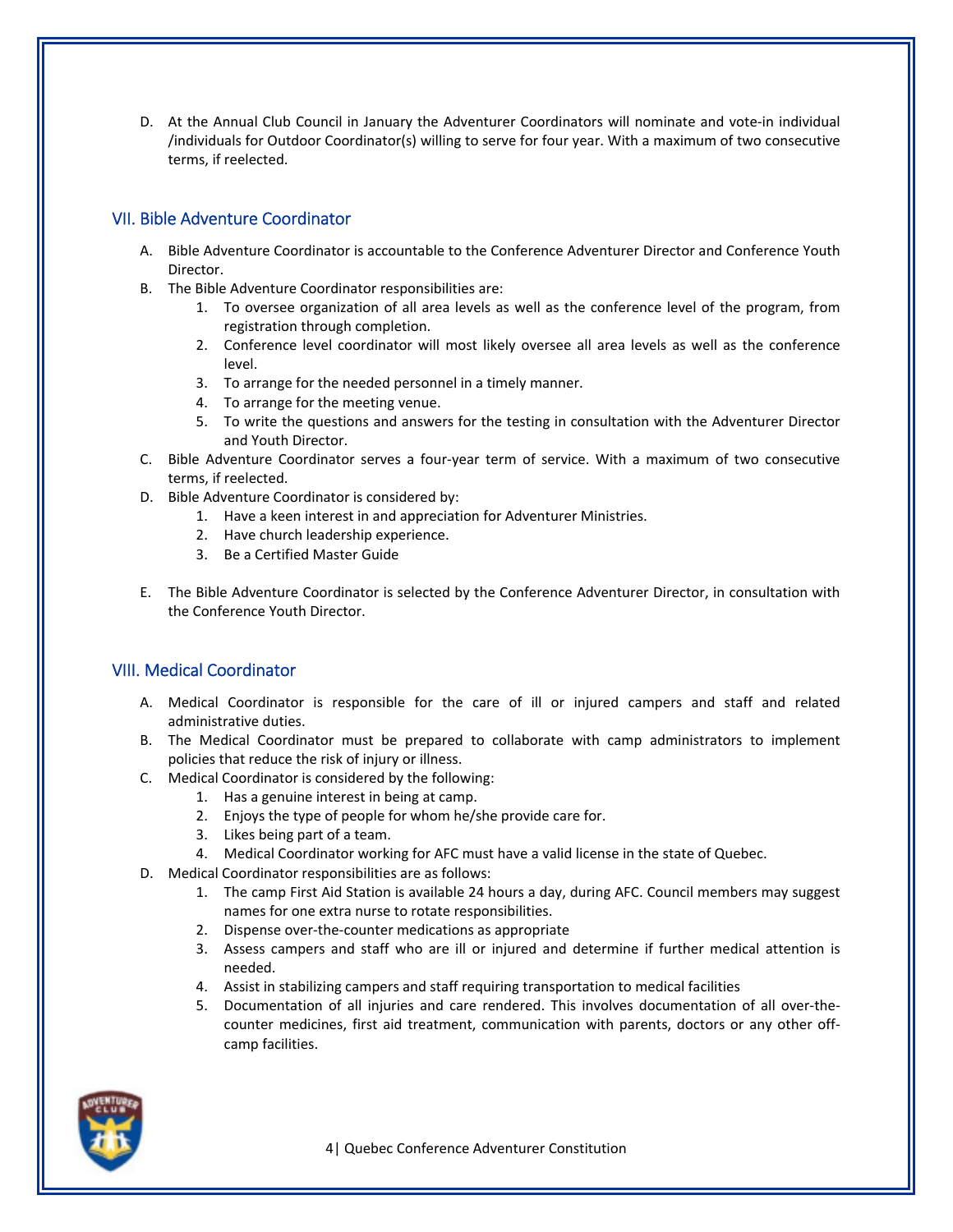6. Maintain inventory of supplies

#### IX. Adventurer Council

- A. Is accountable to the Conference Adventurer Director and Conference Youth Director.
- B. Council members shall be actively involved with Adventurers. Recommended, the Council members should attend to all Adventurer Conference events including, Empower Leadership Training, Coordinators Training, Adventurer Family Camp, Bible Adventure, and the Adventurer Council Meetings. Missing an unreasonable amount of Council Meetings or events may result in being removed from council membership.
- C. It is recommended that the Adventurer Council Representatives shall consist of:
	- 1. The Conference Youth Director
	- 2. The Conference Adventurer Director and/or Conference Adventurer Associate Director.
	- 3. The Area Coordinators and/or Associate Area Coordinators.
	- 4. The Bible Adventure Coordinator
	- 5. The Adventurer Outdoor Coordinator
	- 6. A Medical Coordinator.
	- 7. A Chaplain
	- 8. A Secretary
	- 9. The Conference Adventurer Director will designate Area Coordinators to find qualified representative for Positions 5‐8 that are willing to serve for four years.
- D. Adventurer Council Meetings are an open forum.
- E. The purpose of Adventurer Council Meeting is to discuss and decide any issues that concern and/or involves Quebec Adventurers.
- F. The Adventurer Council meets three times a year. The purpose of these meetings are to:
	- 1. Make detailed plans for the events for the current calendar year.
	- 2. Set dates and make general plans for the following calendar year.
	- 3. Inform and train Coordinators in the latest news from North American Division.
- G. A quorum is a simple majority of the Council representative for Adventurer Council Meetings and for the annual Director's Meeting.
- H. The Conference Youth Director will notify each representative a minimum of six weeks prior to each regularly scheduled Council Meeting.
- I. Each representative has one (1) vote during Council Meeting. Voting privileges as follow,
	- 1. One (1) vote per area
	- 2. One (1) vote per Bible Adventurer Coordinator
	- 3. One (1) vote per Outdoor Coordinator
	- 4. One (1) vote per Medical Coordinator
	- 5. One (1) vote per Chaplain
	- 6. One (1) vote per Secretary

#### X. Language

A. The English version takes precedence over any translation where contradictions or disagreements exist.